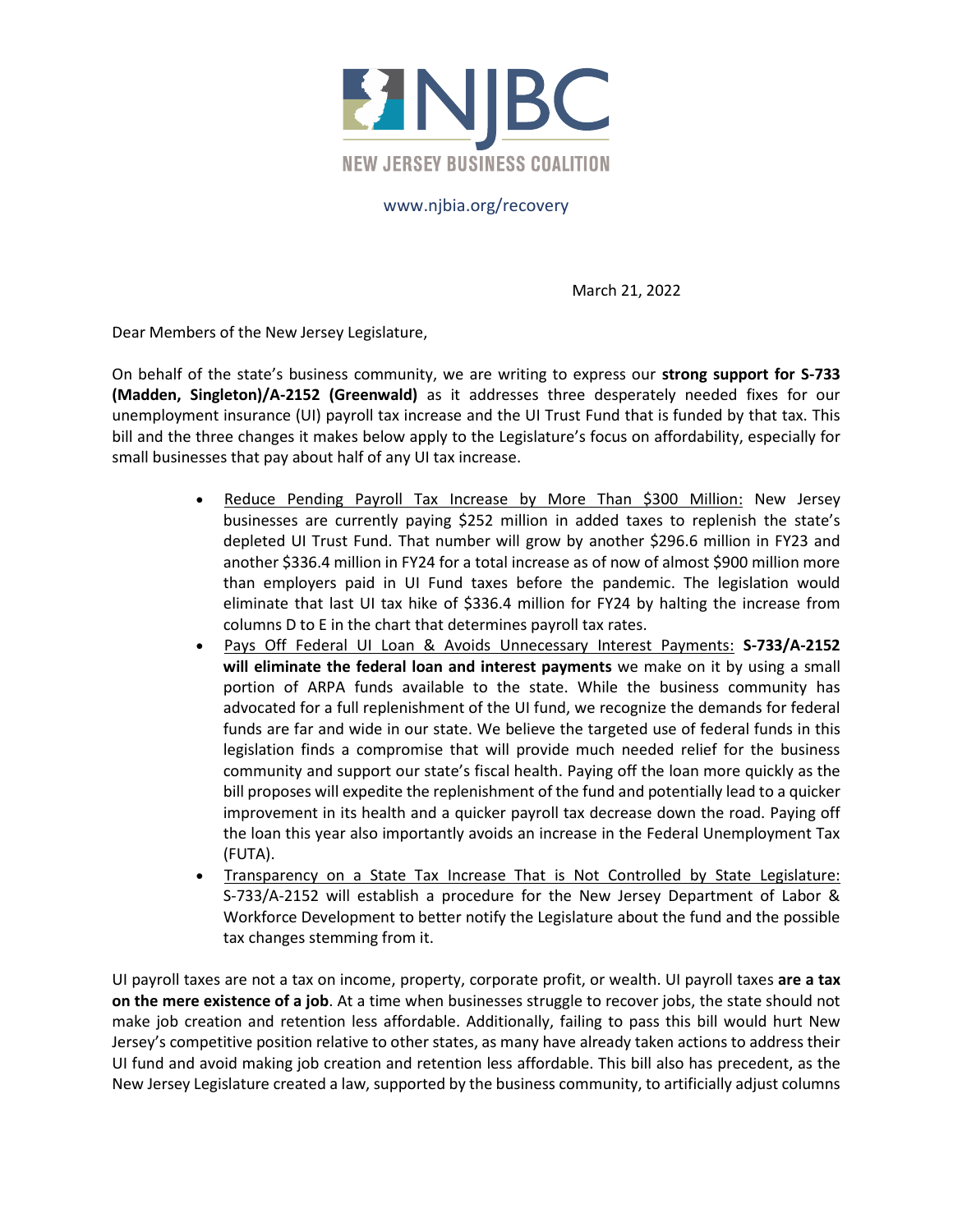for the UI payroll tax rate during the Great Recession and earlier in the pandemic. This bill constitutes an extension of those precedents.

The solution to use federal money to support the UI Fund is not unique to New Jersey, as many states throughout the nation have directed a portion of their CARES Act or ARPA (American Rescue Plan Act) funding into their UI Funds.

In summary, S-733/A-2152 will reduce a three-year, \$1 billion tax hike to a two-year \$600 million increase by avoiding the most onerous column increase, increase transparency and avoid unnecessary interest payments and an automatic federal tax increase. **We ask for your co-sponsorship and support of S-733/A-2152**. If you have any questions or would like to further discuss our concerns, please contact Chrissy Buteas, NJBIA Chief Government Affairs Officer at [cbuteas@njbia.org](mailto:cbuteas@njbia.org) or Christopher Emigholz, Vice President, Government Affairs at [cemigholz@njbia.org.](mailto:cemigholz@njbia.org)

Sincerely,

American Camp Association NY/NJ American Institute of Architects/ NJ Chapter American Council of Engineering Companies of New Jersey American Physical Therapy Association of New Jersey Bernards Township Regional Chamber of Commerce Big I New Jersey Burlington County Regional Chamber of Commerce Bus Association of NJ Cape May County Chamber of Commerce Capital Region Minority Chamber of Commerce Chamber of Commerce of Greater Philadelphia Chamber of Commerce Southern New Jersey Chemistry Council of New Jersey CLB Partners Commerce and Industry Association of New Jersey CrossState Credit Union Association Downtown New Jersey Early Childhood Education Advocates Eastern Monmouth Area Chamber of Commerce Employers Association of NJ Fuel Merchants Associates of NJ Garden State Pharmacy Owners, Inc Greater Atlantic City Chamber of Commerce Greater Lehigh Valley Chamber of Commerce Greater NJ Motorcoach Association Greater Toms River Chamber of Commerce Greater Westfield Area Chamber of Commerce HealthCare Institute of New Jersey Hoboken Chamber of Commerce Home Care & Hospice Association of New Jersey Home Health Services Association of New Jersey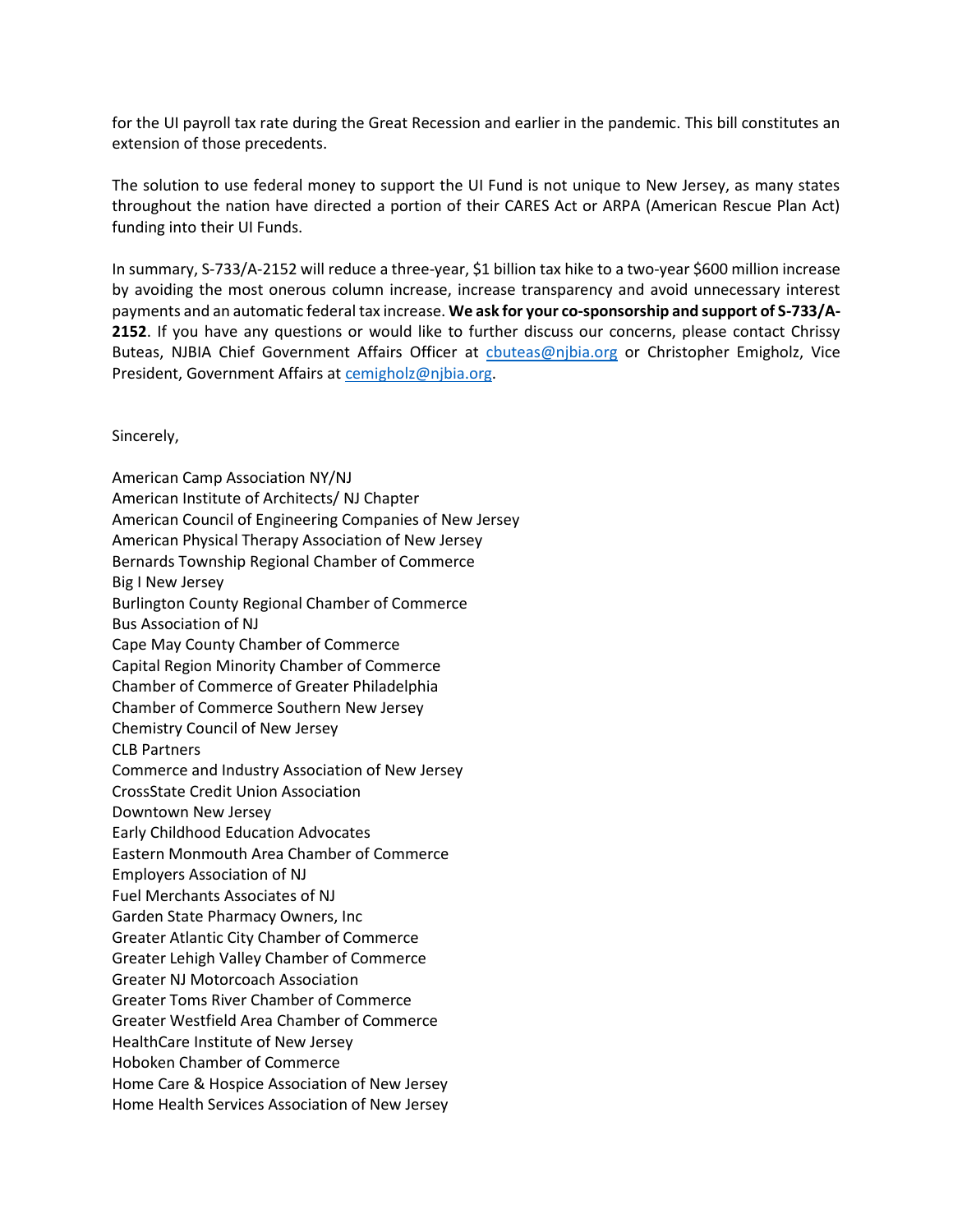Hudson County Chamber of Commerce Hunterdon County Chamber of Commerce Insurance Council of New Jersey Jersey Shore Partnership Mahwah Regional Chamber of Commerce Marine Trades Association of New Jersey Middlesex County Regional Chamber of Commerce Meadowlands Chamber Monmouth Ocean Development Council Morris County Chamber of Commerce NAIOP-NJ National Federation of Independent Business (NFIB) Newark Alliance Newark Regional Business Partnership New Jersey Apartment Association New Jersey Asphalt Pavement Association New Jersey Association of Mental Health & Addiction Agencies New Jersey Association of Osteopathic Physicians and Surgeons New Jersey Bankers Association New Jersey Builders Association New Jersey Business & Industry Association New Jersey Camps Government Affairs Project New Jersey Campground Owners and Outdoor Lodging Association New Jersey Civil Justice Institute New Jersey Coalition of Automotive Retailers New Jersey Concrete and Aggregate Association New Jersey Council of County Colleges New Jersey Dental Association New Jersey Fitness Alliance New Jersey Food Council New Jersey Gasoline-Convenience-Automotive Association New Jersey Hotel and Lodging Industry Association New Jersey Independent Electrical Contractors Association New Jersey Liquor Store Alliance New Jersey Manufacturing Extension Program, Inc. New Jersey Motor Truck Association New Jersey Pharmacists Association New Jersey Podiatric Medical Society New Jersey Restaurant & Hospitality Association New Jersey Retail Merchants Association New Jersey Salon and Spa Coalition New Jersey Self Insurers Association New Jersey Society of Certified Public Accountants New Jersey Staffing Alliance New Jersey State Chamber of Commerce New Jersey State Funeral Directors Association New Jersey State Veterans Chamber of Commerce New Jersey Tourism Industry Association